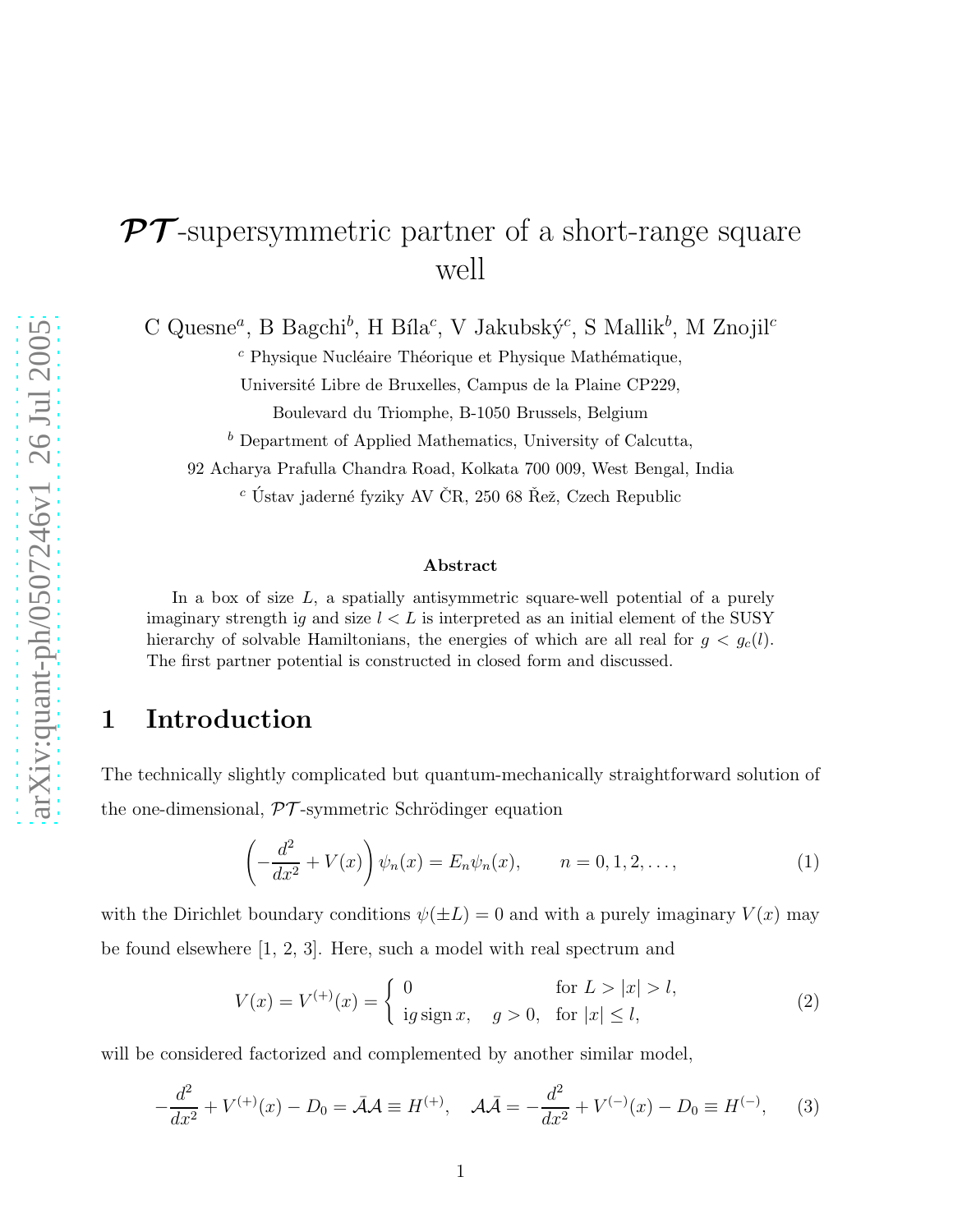where the well-known operators and identities

$$
\mathcal{A} = \frac{d}{dx} + W(x), \qquad \bar{\mathcal{A}} = -\frac{d}{dx} + W(x), \qquad V^{(\pm)} - D_0 = W^2 \mp W' \tag{4}
$$

are employed. We denote the wave functions of  $H^{(+)}$  (resp.  $H^{(-)}$ ) by symbols  $\psi_n^{(+)}(x)$ (resp.  $\psi_n^{(-)}(x)$ ),  $n = 0, 1, 2, \ldots$ , and we assume the so-called unbroken-supersymmetry condition  $\mathcal{A} \psi_0^{(+)}$  $0<sup>(+)</sup>(x) = 0$  of Witten's supersymmetric quantum mechanics (SUSYQM) [4] (hence  $D_0 = E_0^{(+)}$  hereabove). As long as the application of such a formalism to non-Hermitian operators is always subject to caution, we believe that both the construction and some unusual properties of the partner potential  $V^{(-)}(x)$  deserve an explicit description.

## 2 The  $\mathcal{PT}$ -symmetric SUSY partner potential  $V^{(-)}(x)$

The purpose of the present section is to construct and study the SUSY partner  $H^{(-)}$  of the square-well Hamiltonian  $H^{(+)}$  in the physically-relevant unbroken  $\mathcal{PT}$ -symmetry regime, corresponding to  $g < g_c(l)$  of ref. [1].

#### 2.1 Determination of the parameters

Let us denote the four regions  $-L < x < -l$ ,  $-l < x < 0$ ,  $0 < x < l$ ,  $l < x < L$  by L2, L1, R1, R2, respectively, and write for  $V^{(+)}$ , defined in (2),  $V_{L2}^{(+)}(x) = 0$ ,  $V_{L1}^{(+)}(x) = -ig$ ,  $V_{R1}^{(+)}(x) = ig, V_{R2}^{(+)}(x) = 0.$  Setting  $D_0 = E_0^{(+)}$  $\binom{1}{0}$ , where

$$
E_n^{(+)} = k_n^2 = t_n^2 - s_n^2, \qquad \kappa_n = s_n + it_n, \qquad g = 2s_n t_n,
$$
\n(5)

for  $n = 0, 1, 2, \ldots$ , we obtain for the superpotential and the partner potential the respective formulae

$$
W(x) = \begin{cases} W_{L2}(x) = k_0 \tan[k_0(x + x_{L2})] \\ W_{L1}(x) = -\kappa_0^* \tanh[\kappa_0^*(x + x_{L1})] \\ W_{R1}(x) = -\kappa_0 \tanh[\kappa_0(x - x_{R1})] \\ W_{R2}(x) = k_0 \tan[k_0(x - x_{R2})] \end{cases}
$$
(6)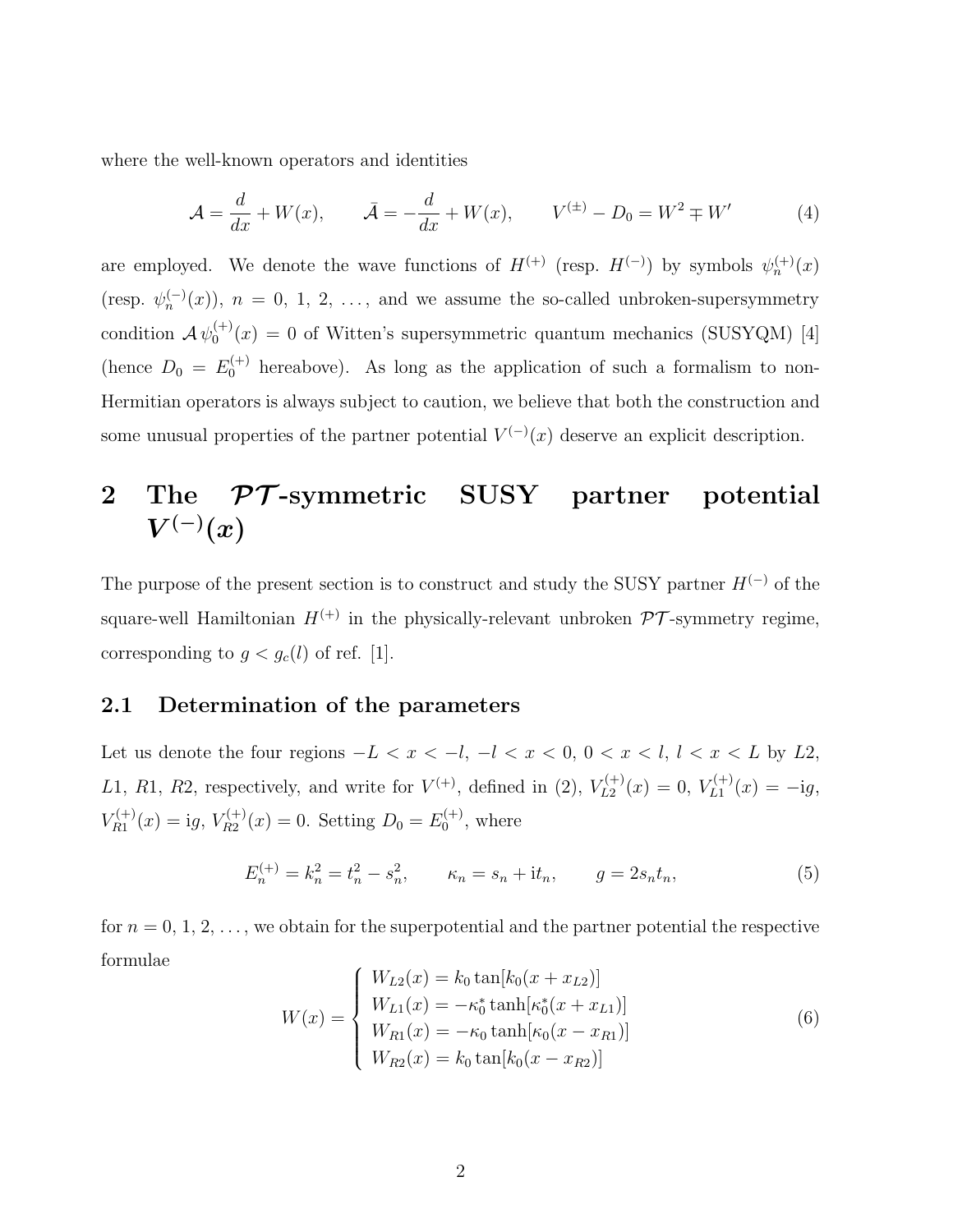and

$$
V^{(-)}(x) = \begin{cases} V_{L2}^{(-)}(x) = 2k_0^2 \sec^2[k_0(x + x_{L2})] \\ V_{L1}^{(-)}(x) = -2\kappa_0^*^2 \operatorname{sech}^2[\kappa_0^*(x + x_{L1})] - ig \\ V_{R1}^{(-)}(x) = -2\kappa_0^2 \operatorname{sech}^2[\kappa_0(x - x_{R1})] + ig \\ V_{R2}^{(-)}(x) = 2k_0^2 \operatorname{sec}^2[k_0(x - x_{R2})] \end{cases}
$$
(7)

Here  $x_{L2}$ ,  $x_{L1}$ ,  $x_{R1}$  and  $x_{R2}$  denote four integration constants. We choose

$$
x_{L2} = L + \frac{\pi}{2k_0}, \qquad x_{R2} = L - \frac{\pi}{2k_0}
$$
 (8)

to ensure that  $V_{L2}^{(-)}$  and  $V_{R2}^{(-)}$  blow up at the end points  $x = -L$  and  $x = L$ . This is in tune with [5]. We thus get

$$
V_{L2}^{(-)}(x) = 2k_0^2 \csc^2[k_0(x+L)], \qquad V_{R2}^{(-)}(x) = 2k_0^2 \csc^2[k_0(x-L)]. \tag{9}
$$

Observe that for the superpotential,  $W_{L2}(x)$  and  $W_{R2}(x)$  also blow up at these points:

$$
W_{L2}(x) = -k_0 \cot[k_0(x+L)], \qquad W_{R2}(x) = -k_0 \cot[k_0(x-L)]. \tag{10}
$$

The ground-state wavefunction of  $H^{(+)}$  is given by [1]

$$
\psi_{0R2}^{(+)}(x) = \psi_{0L2}^{(+)*}(-x) = A_0^{(+)} \sin[k_0(L-x)],
$$
\n(11)

$$
\psi_{0R1}^{(+)}(x) = \psi_{0L1}^{(+)}{}^{*}(-x) = B_0^{(+)} \cosh(\kappa_0 x) + i \frac{C_0^{(+)}}{\kappa_0 l} \sinh(\kappa_0 x), \tag{12}
$$

where  $A_0^{(+)}$  $\binom{(+)}{0}, B_0^{(+)}$  $C_0^{(+)}$ ,  $C_0^{(+)}$  are three constants,  $B_0^{(+)}$  $C_0^{(+)}$ ,  $C_0^{(+)}$  are real and

$$
A_0^{(+)} = B_0^{(+)} \frac{\kappa_0 \csc[k_0(L-l)] \csch(\kappa_0 l)}{k_0 \cot[k_0(L-l)] + \kappa_0 \coth(\kappa_0 l)},
$$
\n(13)

$$
C_0^{(+)} = i\kappa_0 l B_0^{(+)} \frac{k_0 \cot[k_0(L-l)] \coth(\kappa_0 l) + \kappa_0}{k_0 \cot[k_0(L-l)] + \kappa_0 \coth(\kappa_0 l)},
$$
\n(14)

as a result of the matching conditions on  $\psi_0^{(+)}$  $0^{(+)}(x)$  and its derivative at  $x = 0$  and  $x = \pm l$ . It turns out that the unbroken-SUSY condition is automatically satisfied in the regions R2 and L2 due to the choice made for the integration constants  $x_{R2}$ ,  $x_{L2}$  in (8). In the region R1, we find a condition fixing the value of  $x_{R1}$ ,

$$
\tanh(\kappa_0 x_{R1}) = -\frac{iC_0^{(+)}}{\kappa_0 l B_0^{(+)}} = \frac{k_0 \cot[k_0(L-l)] \coth(\kappa_0 l) + \kappa_0}{k_0 \cot[k_0(L-l)] + \kappa_0 \coth(\kappa_0 l)}.
$$
\n(15)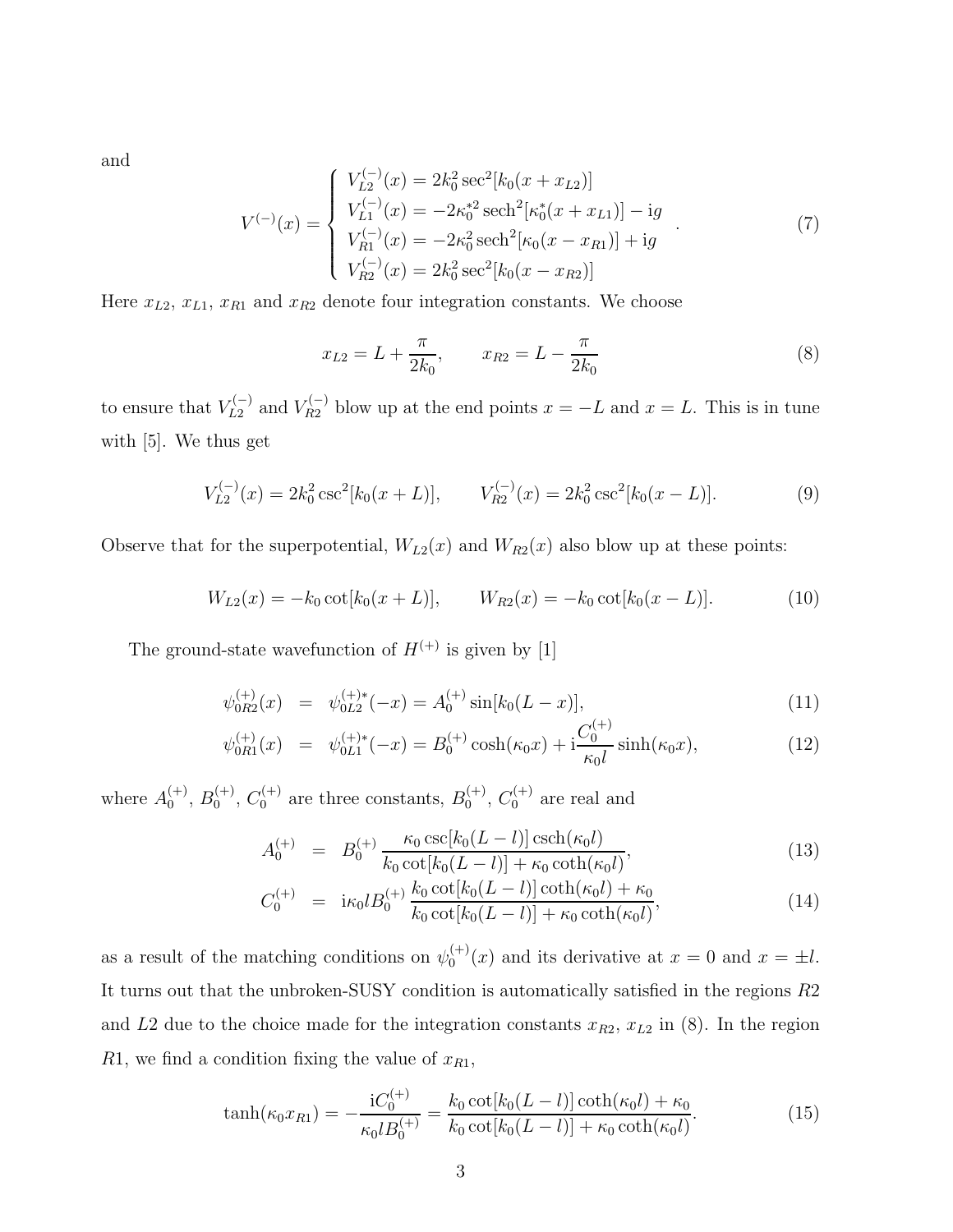A similar relation applies in L1, thus leading to the result

$$
x_{L1} = x_{R1}^*.\t\t(16)
$$

Note that in contrast with the real integration constants  $x_{R2}$ ,  $x_{L2}$ , the constants  $x_{R1}$  and  $x_{L1}$  are complex. Separating both sides of equation (15) into a real and an imaginary part, we obtain the two equations

$$
\frac{\sinh X \cosh X}{\cosh^2 X \cos^2 Y + \sinh^2 X \sin^2 Y} = \frac{N^r}{D},
$$
\n
$$
\frac{\cosh^2 X \cos Y}{N^i}
$$
\n(17)

$$
\frac{\sin Y \cos Y}{\cosh^2 X \cos^2 Y + \sinh^2 X \sin^2 Y} = \frac{N^i}{D},\tag{18}
$$

where we have used the decompositions  $\kappa_0 = s_0 + it_0$ ,  $x_{R1} = x_{R1}^r + ix_{R1}^i$ ,  $\kappa_0 x_{R1} = X + iY$ , implying that

$$
X = s_0 x_{R1}^r - t_0 x_{R1}^i, \qquad Y = t_0 x_{R1}^r + s_0 x_{R1}^i,\tag{19}
$$

and we have defined

$$
N^r = \{-s_0^2 \cos[2k_0(L-l)] + t_0^2\} \sinh(2s_0l) + k_0 s_0 \sin[2k_0(L-l)] \cosh(2s_0l),\tag{20}
$$

$$
N^{i} = \{s_0^{2} - t_0^{2} \cos[2k_0(L-l)]\} \sin(2t_0l) - k_0t_0 \sin[2k_0(L-l)] \cos(2t_0l), \tag{21}
$$

$$
D = \{-s_0^2 \cos[2k_0(L-l)] + t_0^2\} \cosh(2s_0l) + \{s_0^2 - t_0^2 \cos[2k_0(L-l)]\} \cos(2t_0l) + k_0 \sin[2k_0(L-l)][s_0 \sinh(2s_0l) + t_0 \sin(2t_0l)].
$$
\n(22)

Equations (17) and (18), when solved numerically, furnish the values of both the parameters  $x_{R1}^r$  and  $x_{R1}^i$ . One may also observe that the resulting superpotential  $W(x) = -W^*(-x)$ and partner potential  $V^{(-)}(x) = V^{(-)*}(-x)$  are PT-antisymmetric and PT-symmetric, respectively.

### 2.2 Eigenfunctions in the partner potential

On exploiting the SUSY intertwining relations, the eigenfunctions  $\psi_n^{(-)}(x)$ ,  $n = 0, 1, 2, \ldots$ , of  $H^{(-)}$  can be obtained by acting with A on  $\psi_{n+1}^{(+)}(x)$ , subject to the preservation of the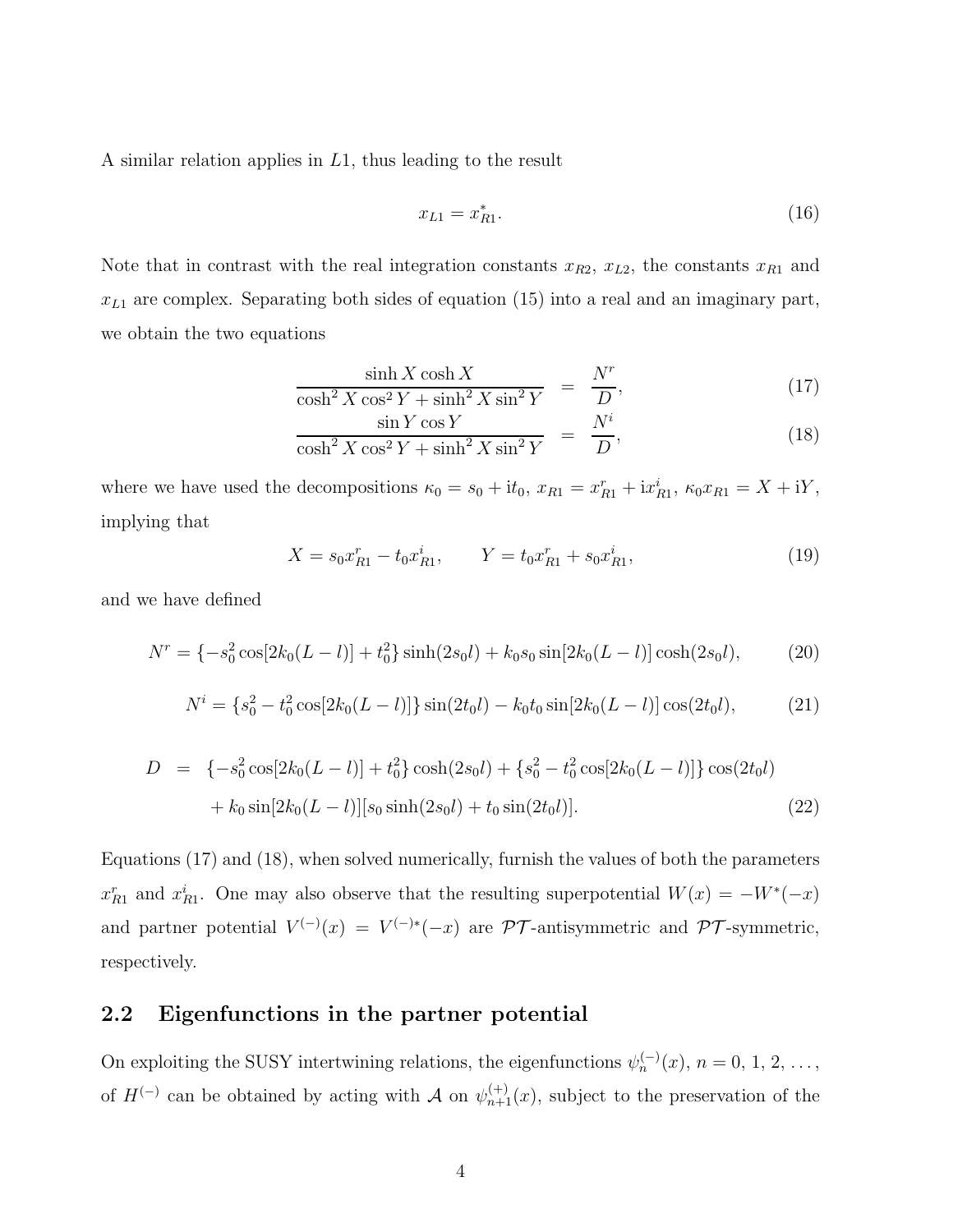boundary and continuity conditions

$$
\psi_{nL2}^{(-)}(-L) = 0, \qquad \psi_{nR2}^{(-)}(L) = 0,
$$
\n(23)

$$
\psi_{nL2}^{(-)}(-l) = \psi_{nL1}^{(-)}(-l), \qquad \partial_x \psi_{nL2}^{(-)}(-l) = \partial_x \psi_{nL1}^{(-)}(-l), \tag{24}
$$

$$
\psi_{nL1}^{(-)}(0) = \psi_{nR1}^{(-)}(0), \qquad \partial_x \psi_{nL1}^{(-)}(0) = \partial_x \psi_{nR1}^{(-)}(0), \tag{25}
$$

$$
\psi_{nR1}^{(-)}(l) = \psi_{nR2}^{(-)}(l), \qquad \partial_x \psi_{nR1}^{(-)}(l) = \partial_x \psi_{nR2}^{(-)}(l). \tag{26}
$$

Application of  $A$  leads to the forms

$$
\psi_{nL2}^{(-)}(x) = C_{nL2}^{(-)} A_{n+1}^{(+)*} \sin[k_{n+1}(L+x)]
$$
  
 
$$
\times \{k_{n+1} \cot[k_{n+1}(L+x)] - k_0 \cot[k_0(L+x)]\},
$$
 (27)

$$
\psi_{nL1}^{(-)}(x) = C_{nL1}^{(-)} B_{n+1}^{(+)} \sinh(\kappa_{n+1}^* x) \{ \kappa_{n+1}^* - \kappa_0^* \tanh[\kappa_0^* (x + x_{R1}^*)] \coth(\kappa_{n+1}^* x) \} + C_{nL1}^{(-)} \frac{\mathrm{i} C_{n+1}^{(+)}}{\kappa_{n+1}^* l} \sinh(\kappa_{n+1}^* x) \times \{ \kappa_{n+1}^* \coth(\kappa_{n+1}^* x) - \kappa_0^* \tanh[\kappa_0^* (x + x_{R1}^*)] \},
$$
\n(28)

$$
\psi_{nR1}^{(-)}(x) = C_{nR1}^{(-)} B_{n+1}^{(+)} \sinh(\kappa_{n+1} x) \{ \kappa_{n+1} - \kappa_0 \tanh[\kappa_0 (x - x_{R1})] \coth(\kappa_{n+1} x) \} \n+ C_{nR1}^{(-)} \frac{iC_{n+1}^{(+)}}{\kappa_{n+1} l} \sinh(\kappa_{n+1} x) \n\times {\kappa_{n+1} \coth(\kappa_{n+1} x) - \kappa_0 \tanh[\kappa_0 (x - x_{R1})]},
$$
\n(29)

$$
\psi_{nR2}^{(-)}(x) = C_{nR2}^{(-)} A_{n+1}^{(+)} \sin[k_{n+1}(L-x)]
$$
  
 
$$
\times \{-k_{n+1} \cot[k_{n+1}(L-x)] + k_0 \cot[k_0(L-x)]\},
$$
 (30)

where  $C_{nL2}^{(-)}$  $C_{nL1}^{(-)}$ ,  $C_{nL1}^{(-)}$  $C_{nL1}^{(-)}, C_{nR1}^{(-)}$  $n_{nR1}^{(-)}, C_{nR2}^{(-)}$  denote some complex constants and equation (16) has been used. Boundary conditions (23) are satisfied. It remains to impose the continuity conditions  $(24) - (26)$ .

The matching of the regions  $L1$  and  $R1$  at  $x = 0$  leads to two conditions, which are compatible because the two constraints

$$
\kappa_0 \tanh(\kappa_0 x_{R1}) = -\kappa_0^* \tanh(\kappa_0^* x_{R1}^*), \tag{31}
$$

$$
\kappa_{n+1}^{*2} - \kappa_{n+1}^2 = \kappa_0^{*2} - \kappa_0^2 = -2ig,\tag{32}
$$

are satisfied owing to (15) and (5), respectively. It therefore remains a single condition

$$
C_{nR1}^{(-)} = C_{nL1}^{(-)}.\tag{33}
$$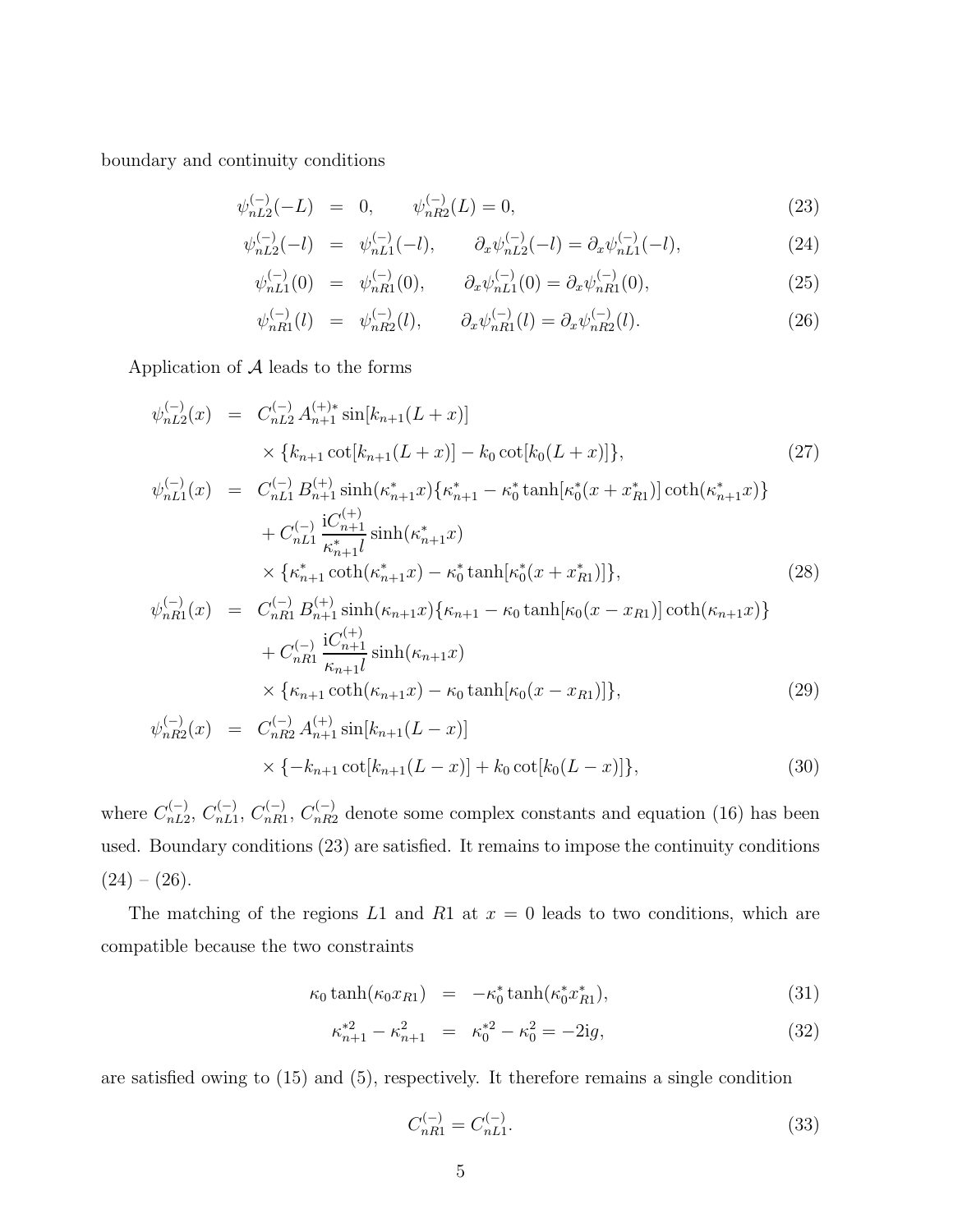For the matching between R1 and R2 at  $x = l$ , a similar situation happens due this time to the two constraints

$$
\kappa_0 \tanh[\kappa_0 (l - x_{R1})] = -k_0 \cot[k_0 (L - l)], \tag{34}
$$

$$
\kappa_{n+1}^2 - \kappa_0^2 = k_0^2 - k_{n+1}^2. \tag{35}
$$

The resulting condition reads

$$
C_{nR1}^{(-)} = C_{nR2}^{(-)}.\tag{36}
$$

Since a result similar to  $(36)$  applies at the interface between regions  $L2$  and  $L1$ , we conclude that the partner potential eigenfunctions are given by equations  $(27) - (30)$  with

$$
C_{nL2}^{(-)} = C_{nL1}^{(-)} = C_{nR1}^{(-)} = C_{nR2}^{(-)} \equiv C_n^{(-)}.
$$
\n(37)

Such eigenfunctions are  $\mathcal{PT}$ -symmetric provided we choose  $C_n^{(-)}$  imaginary:

$$
C_n^{(-)*} = -C_n^{(-)}.\tag{38}
$$

## 3 Discontinuities in the partner potential  $V^{(-)}(x)$

In subsection 2.1, we have constructed the SUSY partner  $V^{(-)}(x)$  of a piece-wise potential with three discontinuities at  $x^{(i)} = -l$ , 0 and l, where  $i = 1, 2, 3$ . We may now ask the following question: does the former have the same discontinuities as the latter or could the discontinuity number decrease? We plan to prove here that the second alternative can be ruled out.

For such a purpose, let us determine the jump (if any) of the partner potential at  $x^{(i)}$ ,  $\Delta V^{(-)}(x^{(i)}) \equiv \lim_{x \to x_+^{(i)}} V^{(-)}(x) - \lim_{x \to x_-^{(i)}} V^{(-)}(x)$ . A simple calculation leads to  $\Delta V^{(-)}(0) = -2\kappa_0^2 \operatorname{sech}^2(\kappa_0 x_{R1}) + i\tilde{g} - [-2\kappa_0^*^2 \operatorname{sech}^2(\kappa_0^* x_{R1}^*) - i\tilde{g}] = -2i\tilde{g}$ , where use has been made of (31) and (32). Similarly, from equations (5) and (34) it follows that  $\Delta V^{(-)}(\pm l) = i g$ .

This confirms that  $V^{(-)}(x)$  has the same discontinuities as  $V^{(+)}(x)$ . However, when we compare the jumps of the former with those of the latter resulting from definition (2), we find

$$
\Delta V^{(-)}(x^{(i)}) = -\Delta V^{(+)}(x^{(i)}), \qquad i = 1, 2, 3. \tag{39}
$$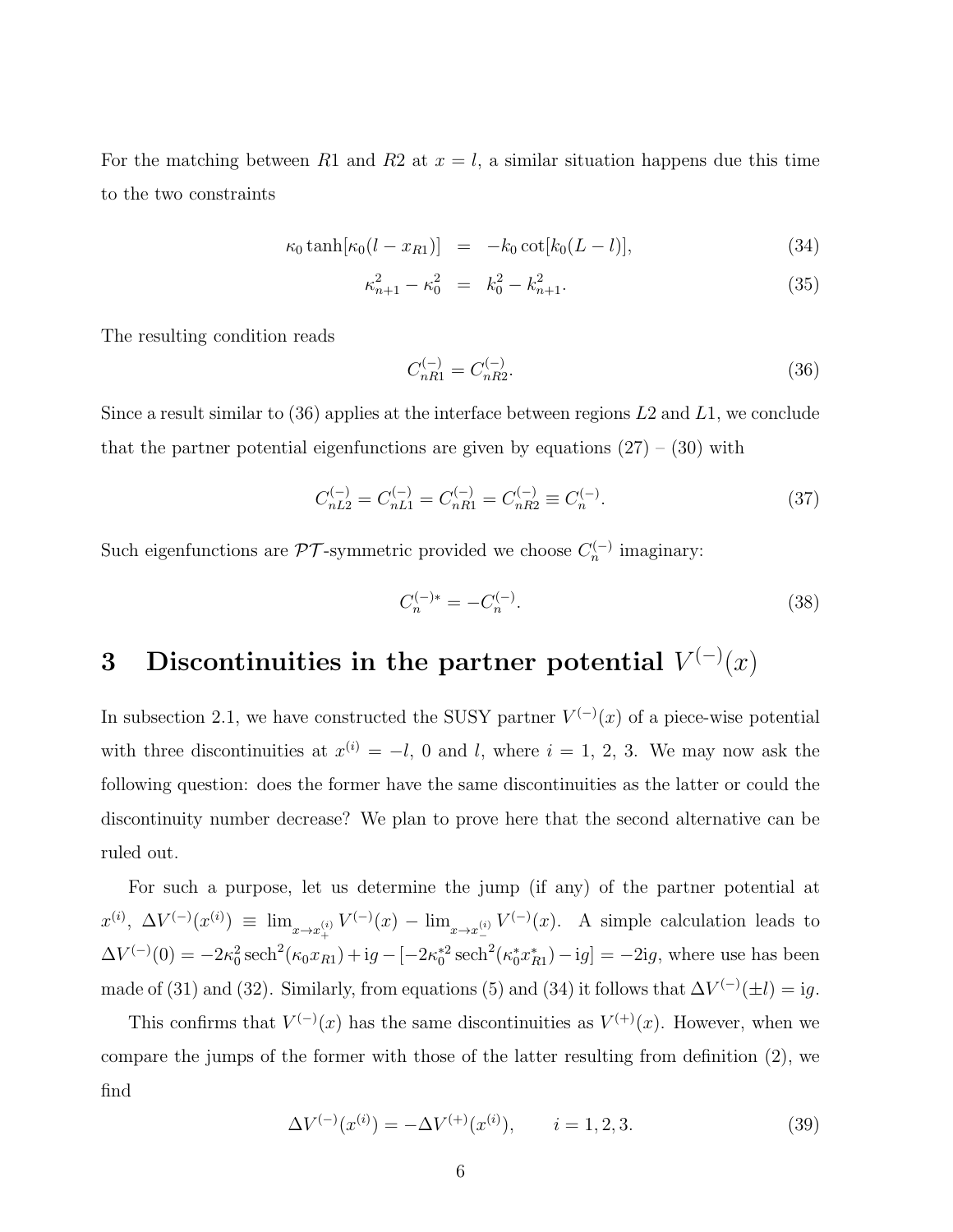Such a behaviour can be traced back to the superpotential, which turns out to be a continuous function of x on  $(-L, +L)$ , in contrast with its derivative, which is discontinuous at  $x^{(i)}$ ,  $i = 1, 2, 3$ . The third relation in (4) then immediately leads to (39).

## 4 Conclusion

Under the simplest assumption of unbroken SUSY, we have shown that for the weakly non-Hermitian square well with three discontinuities at  $x = -l$ , 0 and l, the SUSY partners  $H^{(\pm)}$  are both non-Hermitian and PT-symmetric. Moreover, the partner potential  $V^{(-)}(x)$ has the same three discontinuities as  $V^{(+)}(x)$ .

It should be noted that in the two limiting cases  $l \to 0$  and  $l \to L$ , our results give back those relative to the real square well [8] and to the  $\mathcal{PT}$ -symmetric square well with a single discontinuity [5], respectively.

It is conjectured that as for the strongly non-Hermitian square well with a single discontinuity at  $x = 0$  [3], a charge-conjugation operator  $\mathcal{C}$  [6] may be constructed in a specific form differing from the unit operator mostly in a finite-dimensional subspace of the Hilbert space [7]. This is one of the most important merits of all the square-well models with  $L < \infty$ . It seems to open a new inspiration for a direct physical applicability of non-Hermitian models whenever their spectrum remains real.

Acknowledgements. Work partially supported by AS CR (GA grant Nr. A1048302 and IRP AV0Z10480505). C. Quesne is a Research Director, National Fund for Scientific Research (FNRS), Belgium.

### References

[1] H. B´ıla, V. Jakubsk´y, M. Znojil, B. Bagchi, S. Mallik and C. Quesne: Czechosl. J. Phys. 55 (2005) xxx (this issue);

B. Bagchi, H. Bíla, V. Jakubský, S. Mallik, C. Quesne and M. Znojil: quantph/0503035 (unpublished).